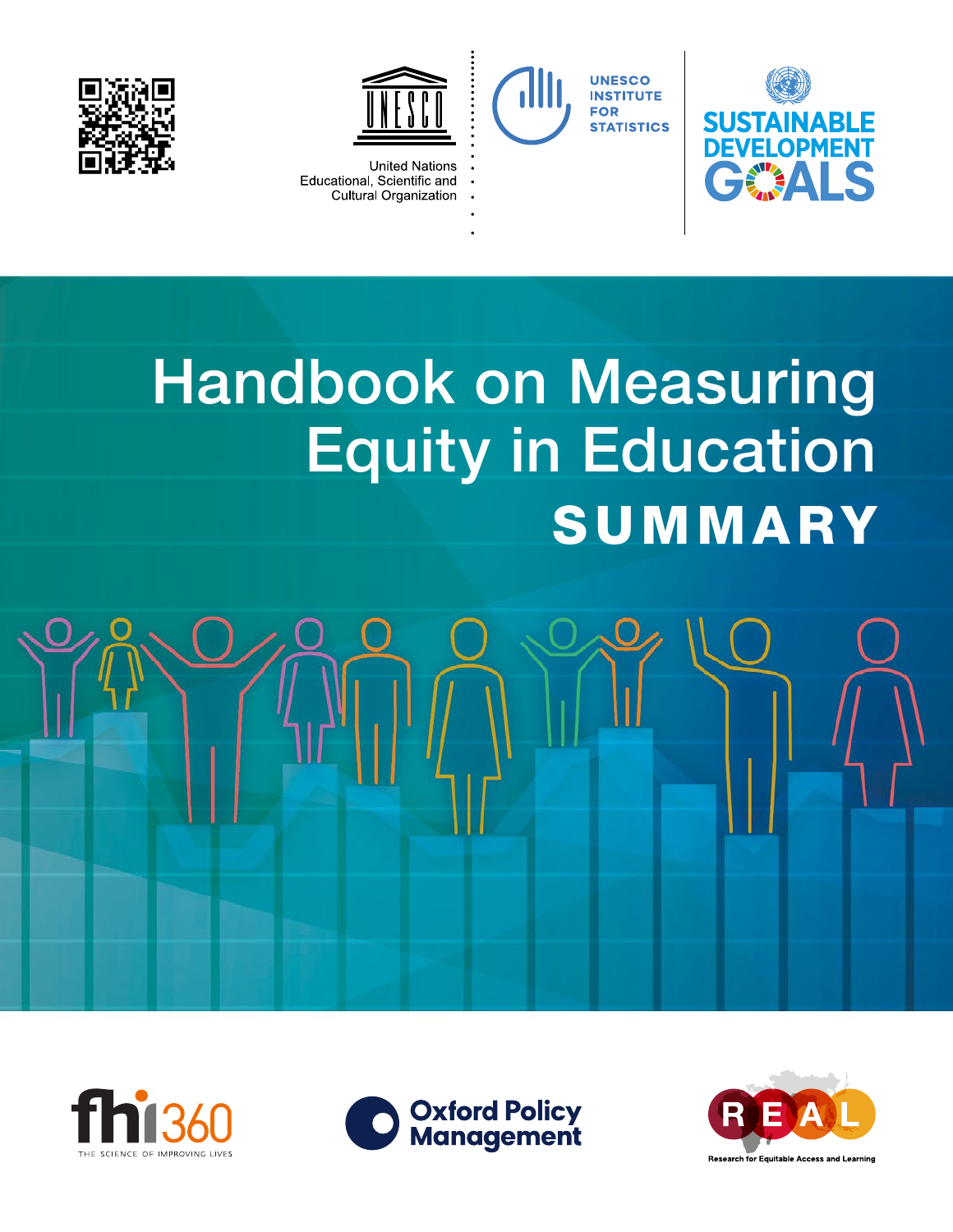### Foreword

We know that education is a fundamental human right. We know that without it, our lives – and indeed our world – would be greatly diminished. The collective progress that has been made over recent decades to get millions more students into the classroom is cause for celebration. But with so many challenges remaining – from concerns about whether they are actually learning to the educational exclusion of so many disadvantaged children – there is no room for complacency.

Now, as never before, we need to track progress on education in more detail. Where are the learning gaps? Who is still missing out on an education? And very importantly, why?

The Sustainable Development Goals (SDGs) provide the mandate for a strong focus on equity in education, aiming to ensure that the most disadvantaged children and young people have the same opportunities as others. SDG 4 demands an inclusive and equitable quality education for everyone, leaving no one behind. The challenge now is to provide the robust evidence, driven by solid data, which will enable the effective monitoring of progress on educational equity. With data currently available for less than one-half of the global indicators needed to track progress towards SDG 4, it is time to rise to that challenge.

This Handbook sets out, in practical terms, how this can be achieved. Produced by the UNESCO Institute for Statistics (UIS), in collaboration with FHI 360, Oxford Policy Management and the Research for Equitable Access and Learning (REAL) Centre at the University of Cambridge, it provides all those involved in the measurement of educational equity with not only the key conceptual frameworks but also the practical tools to do the job. With countries under pressure to deliver data on an unprecedented scale, the Handbook also recognises that no country can do this alone, making a strong case for greater cooperation and support across governments, donors and civil society.

The delivery of equitable quality education underpins the world's development goals, from poverty reduction to the promotion of peaceful and inclusive societies. We hope that this Handbook will help to translate the commitments made to equitable education into tangible action to monitor progress towards this crucial global ambition.

Silvia Montoya Director, UNESCO Institute for Statistics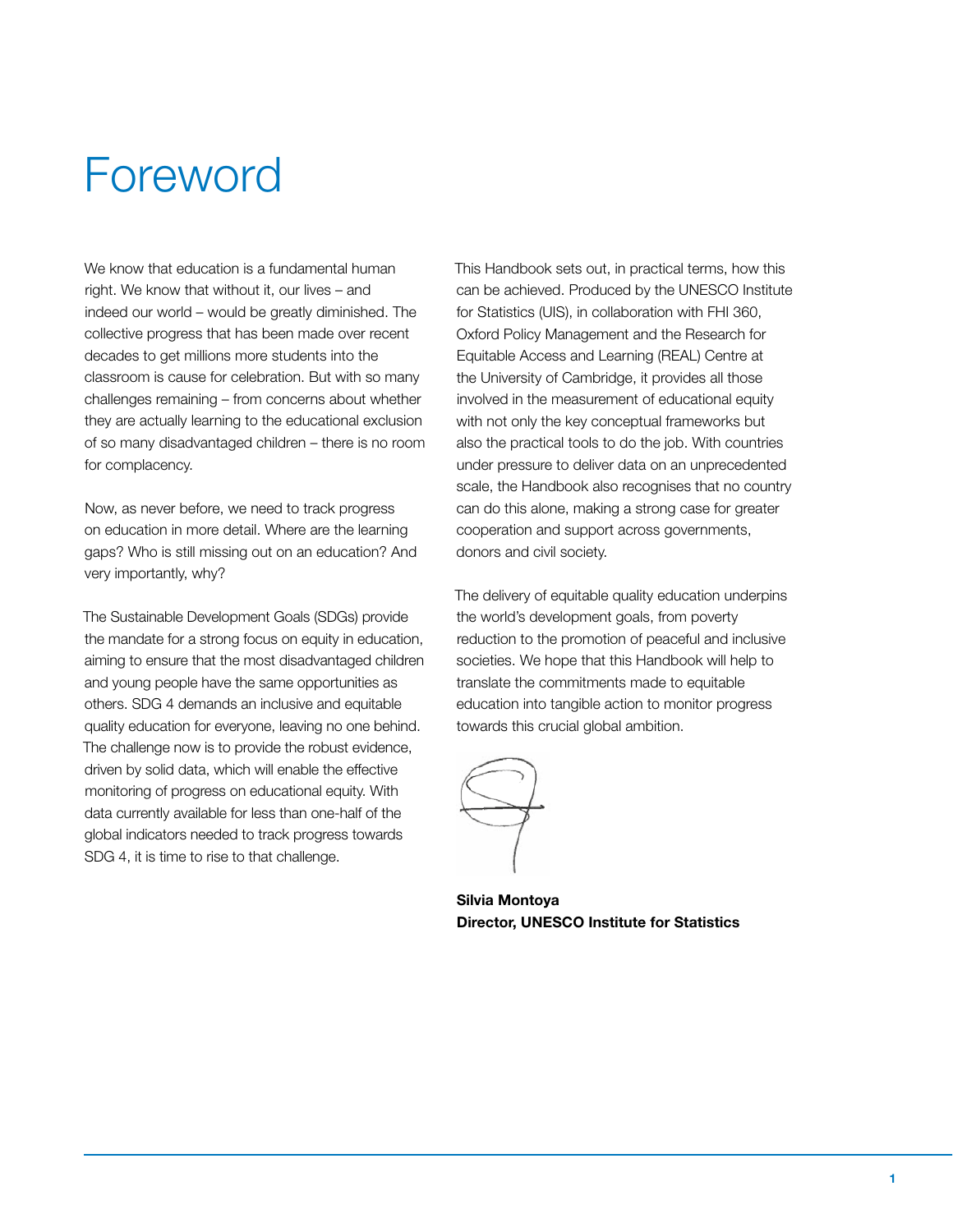## Summary of the *Handbook on Measuring Equity in Education*

Equity is at the very heart of the world's development agenda, with a clear global ambition to ensure that everyone is included in the push for greater social progress.

This ambition can be clearly seen in the Sustainable Development Goal for education (SDG 4), which calls for inclusive and equitable quality education for all, spanning not only gender parity in learning but also equitable educational opportunities for people with disabilities, indigenous peoples, disadvantaged children and others who are at risk of exclusion from education. In other words, *nobody* is to be left behind.

Measuring the equity of educational progress requires data on an unprecedented scale, with countries needing solid evidence to design effective policies and approaches. To put it simply, greater equity and inclusion in education cannot be achieved without better data and analysis to monitor progress for the most marginalised populations. This is a major concern for educators, advocates and policymakers, who recognise that it is not possible to set benchmarks or measure progress without the ability to measure exclusion.

Produced by the UNESCO Institute for Statistics (UIS), in collaboration with FHI 360 Education Policy Data Centre, Oxford Policy Management and the Research for Equitable Access and Learning (REAL) Centre at the University of Cambridge, the *Handbook on Measuring Equity in Education* is intended for all those involved in the measurement and monitoring of equity in education, especially those concerned with national policymaking. It stresses the importance of producing the high-quality, disaggregated data that

are essential to ensure true equity in education. The Handbook addresses knowledge gaps, presents a conceptual framework to measure equity in learning and offers practical guidance on the calculation and interpretation of indicators.

The Handbook also examines how equity measures are addressed in 75 national education systems, providing concrete recommendations for better data coverage to target the most disadvantaged groups, and analyses the role of government spending to shed light on who benefits and how resources could be redistributed to promote equity.

Chapter 2 of the Handbook examines what it actually means to measure equity in learning. Given that equity itself is a political issue and a question of political choices, attempts to measure equity cannot be divorced from the surrounding context of fairness and justice.

We provide a framework for such analysis, focusing on principles that can gain traction. We present a theoretical overview of the concepts of equity and equality and how these can be applied to the measurement of equity in learning and related educational variables. First, we discuss five leading concepts for the measurement of equity in learning: meritocracy, minimum standards, impartiality, equality of condition and redistribution. The meaning of such equity measures in practice depends on what, precisely, is being measured. Therefore, we also describe the characteristics of educational variables that matter from an equity perspective and set out desirable characteristics for equity measures, depending on how they are to be used.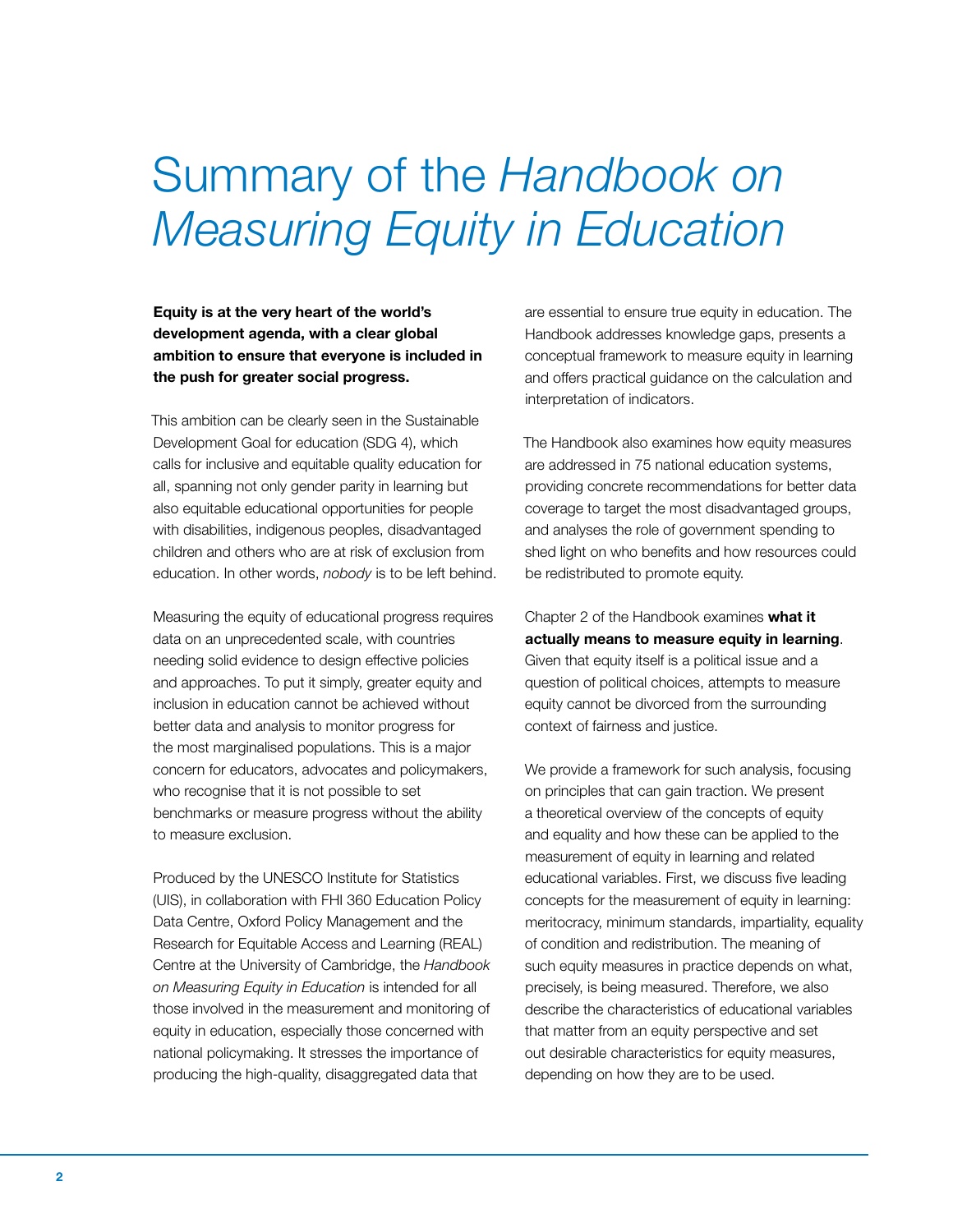#### A snapshot of data challenges

The current picture of the scale of educational exclusion lacks detail and a great deal of work is required to fill in the blanks. According to the UIS, data are available for slightly less than one-half of the global indicators needed to monitor progress towards SDG 4. Countries face a range of challenges, including the following:

#### *'Invisible' children and youth*

Equitable approaches aim to ensure that no one is left behind by wider progress. In education, this means, inter alia, ensuring that the most disadvantaged children are not only in school but achieving the same level of learning as other students. However, excluded children are so often invisible in statistics at the national and global levels. It is therefore essential to include children in school and out of school in learning assessments.

#### *Definitions*

Many of the equity aspects that countries are required to measure are not very clearly defined. There is, for example, no universally-accepted definition of what it means to have a disability.

#### *More data needed, from more sources*

Countries are now required to produce more disaggregated indicators, which requires them to draw on a far wider range of data sources—including school censuses, learning assessments and household surveys—to meet unprecedented demand for data.

#### *Lack of comparable data*

Because many countries do not have regular standardised national assessments of learning, it is difficult to establish comparisons both within and between countries. In addition, public examination results do not always provide comparable data in a way that allows progress to be tracked over time.

### In Chapter 3, the Handbook examines **how these**

two concepts can be applied in practice:

impartiality and equality of condition. They are closely related and are often sufficient for reporting on key education indicators. However, there is one important distinction between the two, with the first focusing solely on the state of being 'equal' in terms of a particular input, characteristic or outcome, while the second also considers the wider social and economic context, as well as issues of fairness. While perfect *equality* may not be possible, greater *equity* would distribute education outcomes independently of the socioeconomic or other characteristics of students or their schools. It can, therefore, be seen as a route to greater equality for those outcomes.

We guide the reader through a common process to identify equity considerations and provide the technical and operational framing for some common equity metrics that can be applied to education indicators. The Handbook introduces visualisation

and measurement techniques to represent both impartiality and equality of condition, the requirements for the use of underlying data to measure both, and the advantages and disadvantages of each technique for generating insights into the magnitude and nature of any inequality.

Chapter 4 provides useful information for policymakers on what to consider when selecting indicators to track progress in education participation, completion and learning, presenting evidence on the extent to which different indicators already included in national education plans take account of equity. Equity measures are fairly common in indicators related to education access at the primary level, but few national education plans include indicators on disparities in learning and those that do tend to focus on gender inequality. Where measures of equity are included, they are often associated with impartiality: tracking separate sub-groups of the population or assessing parity across them.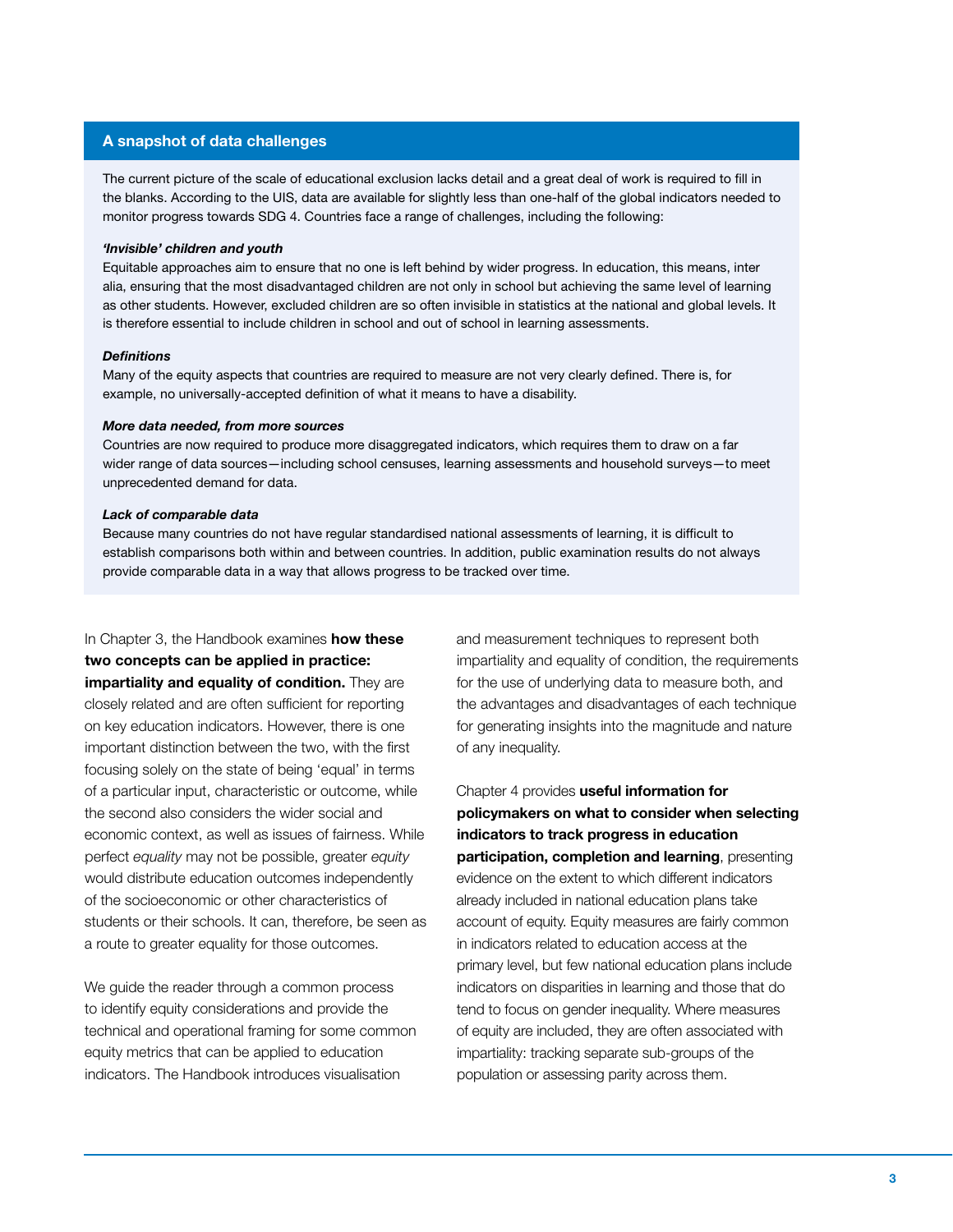We highlight positive country examples of tracking progress towards equity in access and learning, before highlighting the importance of including a wider range of dimensions of disadvantage in education plans. We discuss the data to be collected and propose methods to track changes in inequalities over time.

Finally, in Chapter 5, the Handbook examines government spending on education as a tool to address inequality. In many countries, children and young people who are the hardest to reach are often the last to benefit from government investment in education. It is simply more expensive to ensure a quality education for children disadvantaged by household income, gender, location, ethnic origin or disability than for other children, given the cost of measures to tackle the root causes of their disadvantage.

While equal funding means the same amount of money for each student or school, equitable funding means additional resources for the most disadvantaged children to ensure that every child can enjoy the same educational opportunities. We examine ways to identify who benefits from government education spending, including the use of National Education Accounts as a way to monitor whether resources promote equitable outcomes in education.

From an equity perspective, progress towards SDG 4 demands the equitable redistribution of resources within education systems, with the most disadvantaged receiving the largest share of government resources and paying the smallest share from their own pockets. National Education Accounts are an important way to track progress, and funding formulae are being used across a number of countries for the redistribution of education resources.

#### Making the case for cooperation

This Handbook is not only a resource for analysis but also articulates why this analysis matters. It makes the case for greater cooperation among organizations that produce data and offers strategies to disaggregate data that can shed light on those who are currently missing from education and learning statistics. Given that the production of equity data requires collaboration and formal partnerships between governments, donors and civil society, the Handbook aims to pave the way for greater collaboration among stakeholders.

Our world continues to be marked by stark social, economic and structural inequalities. Significant progress towards the SDGs and the Education 2030 Framework for Action is unlikely without a strong commitment by UN Member States, global actors and key stakeholders in the education sector to promote and deliver equitable quality education. This Handbook is inspired by the need to position educational equity at the heart of global, national and local agendas to promote access and learning for all children, young people and adults.